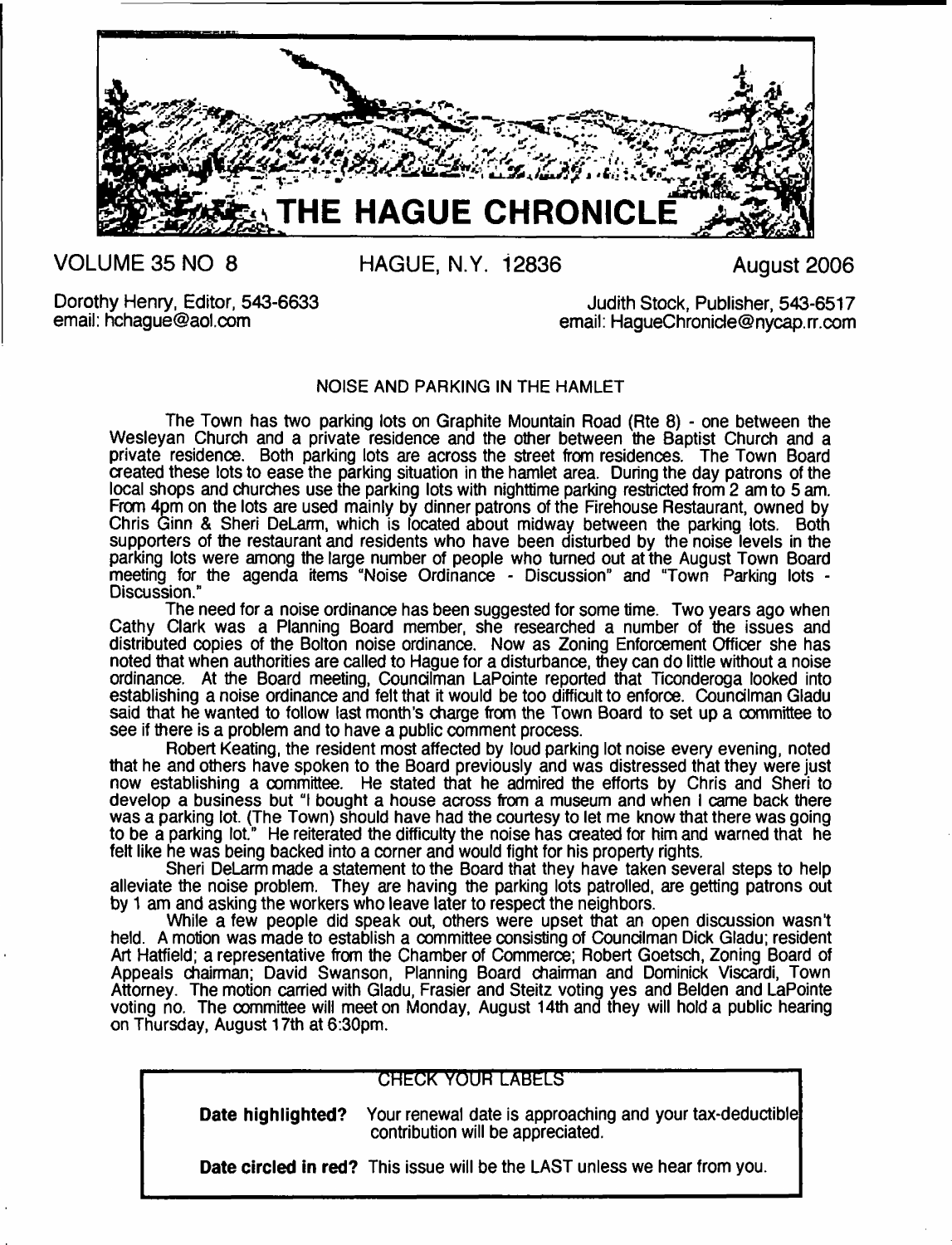The Hague Senior Citizens Club is continuing their raffle throughout the summer months as a fund raiser for Hague's 2007 Memorial Day Parade Celebration which will be held on Saturday, May 26th. This is a wonderfully unique raffle with a total of three prizes available to win.

The first prize is a HANDMADE QUILT in beautiful soft colors perfect for any decor (double bed size) custom made for us by Club Member Shirley Smith and valued at \$300.

The second prize is an ADIRONDACK PACK BASKET donated by The Carriage Barn Antiques and filled with other marvelous donated gifts - a smart TOTE BAG by Hague Creek Antiques - a Box of locally made MAPLE SUGAR CANDY by the Hague Market - a GIFT CERTIFICATE by the Hague Creek Cafe - a very aromatic HANDMADE BALSALM PILLOW by Club Member Gladys Graser - a GIFT CERTIFICATE by The Northern Lake George Resort - a T-SHIRT by Silver Bay YMCA Resort an ADIRONDACK SWEATSHIRT by the Silver Bay General Store - a GIFT CERTIFICATE by the Trout House Resort - a Soft and Cuddly STUFFED ADIRONDACK BEAR by Old Glory Antiques, & capped off with a Box of HANDMADE CHRISTMAS ORNAMENTS by the Hague Senior Citizens Club with a total value of \$200.

The third prize is a "A DINNER TREAT' BASKET containing a GIFT CERTIFICATE by The View Restaurant along with CHEESE, CRACKERS & A BOTTLE OF WINE compliments of The Hague Memorial Day Parade Committee with a total value of \$100.<br>We wish to express

express our sincere appreciation to all of you who donated so generously to this Raffle and to the many people who have already purchased tickets. As we have said many times before . . . without your<br>help, there would be NO Memorial Dav would be NO Memorial Day Celebration in Hague. For those who wish a ticket, look for the raffle table set up in town on weekends or at the Senior Picnic and then our announcement of the big winners on Labor Day Weekend.

The Annual Summer Picnic will be held at the Hague Fire House on Tuesday, August 22nd starting at NOON. The Club will furnish burgers, franks, drinks & dessert, while each of the



members will be performing their 'magic in the kitchen' to supply a picnic fare dish to<br>share. Any of you 55+ Any of you  $55+$ readers who wish to join us, please do. Just bring along one of your favorite summer recipes with you.

During the Picnic, final plans and travel arrangements will be discussed for the Senior Fall Actually, we have some surprise suggestions to offer for this trip which are different from those considered at the June Meeting. New ideas have come to light!! ...mp

#### SAVE THESE DATES IN AUGUST 2007

-2-

The Bicentennial Committee is hard at work planning the events to celebrate the Hague Bicentennial in 2007. During the weekend of August 10,11, and 12, the committee is planning a reunion of former students who attended Hague Central School. Can you imagine swapping stories on the school that was so central to our hearts and the community? Lots of activities are in the planning stages. We know that all who have lived in Hague and been touched by the school will want to participate.

The following weekend, August 17, 18, and 19 will be the town celebration. Friday will kick off the celebration with a family fun day. There will be games and rides for the children, historical music, antique cars and a cruise on the Mohican. Local shops and restaurants will offer their food and wares along with vendors in the park.

Saturday we will continue with the street vendors and rides while having an antique boat show at docks close to the town center. There will be a self guided walking tour of Hague as it was in<br>1807 and today. In the evening there will be a In the evening there will be a chicken barbecue in the park and fireworks for the whole community. Sunday we plan a community breakfast, convocation and a short recognition ceremony in the park.

Many, many ideas and plans are still in the works. We need your help and ideas. questions or suggestions, please don't hesitate to contact any of the Bicentennial Committee members: Dan Belden, Judy Stock, Roily Allen, John Brown, Peggy Darrin, Holly and Bob de Buys, Kemp Dwenger, Ken Engler, Dick Gladu, Gale Halm, Dottie Henry, Karen Laundree, Debbie Manning, Madeline Pelkey and Kay Santaniello.

Don't forget to mark your calendars and pass<br>ng to your extended family!<br>... hdeb this along to your extended family!



#### BICENTENNIAL LOGO

The Hague Bicentennial Committee has announced its selection for a LOGO. The graphic is from a depiction that is currently on a firetruck of the HVFD. It mirrors the graphics on the highway trucks and the various town identification signs.

The committee thanks all those who helped in the selection especially those who submitted designs - Vinnie Jones, Seddon Beaty, Joanne DeFranco and Nikolay Wilen. Nikolay, a graphic and web designer, helped with several ideas. His work can be seen at [<www.2eyeson.com/logo.htm >](http://www.2eyeson.com/logo.htm).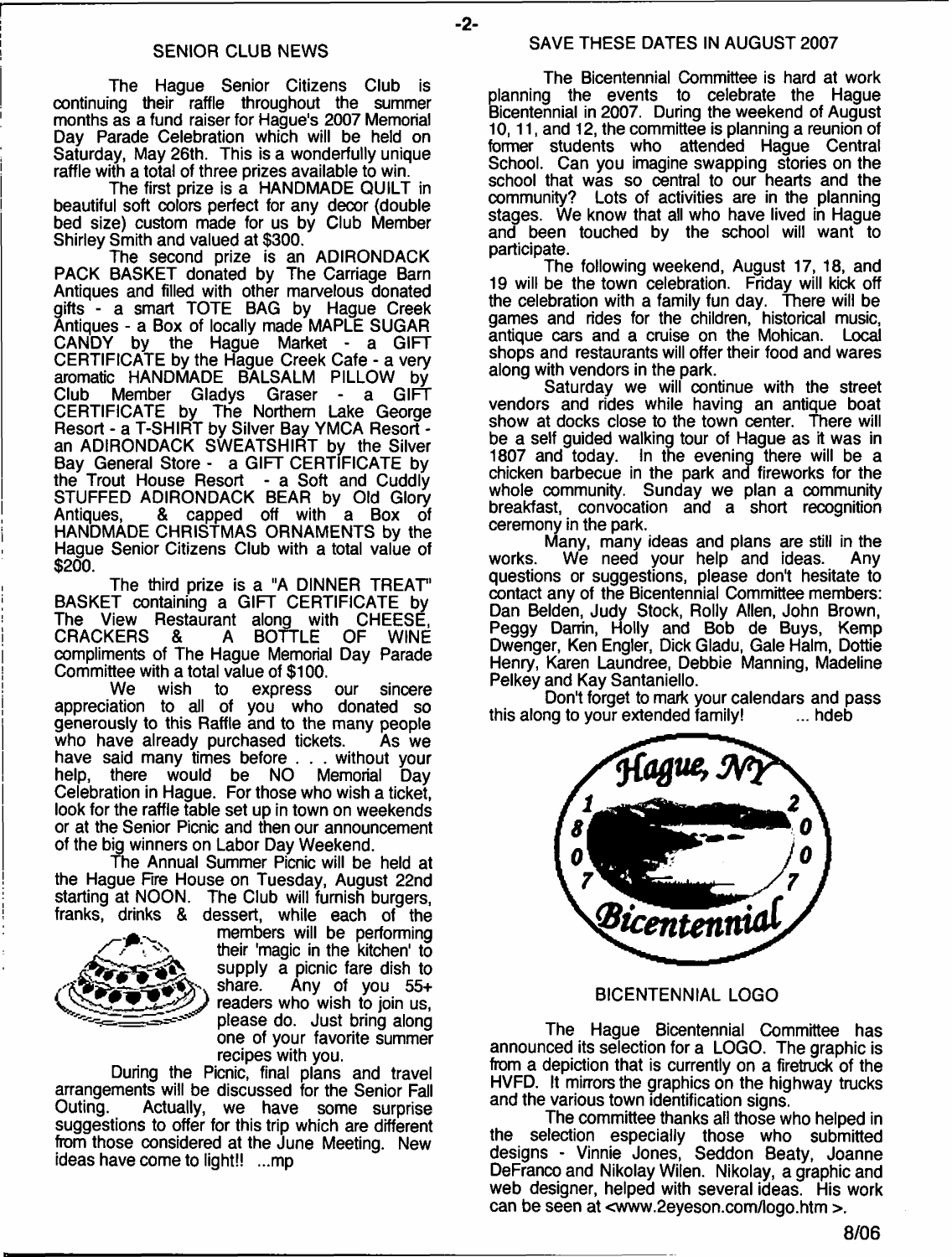### FAMILY COURSE ON MENTAL ILLNESS

A free 12-week course on Mental Illness begins on<br>w. September 5 at Glens Falls Hospital. This Tuesday, September 5 at Glens Falls Hospital. course is designed for those who have a loved one suffering with mental illness. You can find help coping with the ups and downs of their illness by enrolling in this *free* Family-to-family education course conducted in Glens Falls by the North Country Chapter of National Alliance on Mental Illness. This course will help you understand and deal with disturbing or dysfunctional behavior, learn about current treatments and medications, and empower you in dealing with mental health professionals. Topics will dealing with mental health professionals. include diagnosis and dealing with critical periods of schizophrenia, major depression and mania, diagnoses and causes of panic disorders and OCD, and problem solving, empathy and communications workshops. The course is free but pre-registration is required.

For more information, including a list of all the topics, *or* to register call Nancy Harrigan at 543-6104 *or* Kathy at 585-6067.

#### LGLC HIRES NEW STAFF

The Lake George Land Conservancy (LGLC) has announced that Diane Potter has been promoted to the position of donor relations manager, Cornelia Wells has been hired as finance and office manager, and Katie McClanahan and Emma Wilson have been hired as shortterm science technicians.

As finance and office manager, Wells assumes<br>responsibilities for the office administration and for the office administration and accounting/bookkeeping duties for the LGLC. Wells has lived in the Lake George area for 18 years and owns Trees, a retail store in Bolton Landing.

McClanahan and Wilson are conducting field and lab work associated with a collaborative study on water quality with the Darrin Fresh Water Institute. McClanahan is a 2006 graduate of Skidmore College with a dual degree in Environmental and Women's Studies. Wilson attended Wells College, completed a year at ACC and plans to continue her education at the SUNY College of continue her education at the SUNY Environmental Science and Forestry this fall.

#### LAKE GEORGE PAINTINGS

The Hancock House in Ticonderoga will host an evening reception on Friday, August 25th at 6:00 PM to celebrate *Paintings & Presen/ation of Lake George*.

With antique paintings of Lake George by listed<br>American artists as backdrop, the Lake George artists as backdrop, the Lake George Association (LGA) will announce the selection of canvases for the 2008 LGA Calendar. Executive Director of the LGA explained, "When we see the same lake today that famed American artists did 150 years ago, each of us recognizes the vital role of stewardship and care we must bring to using the lake. The LGA is proud to demonstrate the unchanged beauty of Lake George through these works of fine art from another time."

Art curator Stuart Cartwright of Hague and Wayland, MA has put together an exhibition of paintings, "Oil & Water: Paintings of Lake George 1860 - 1945", which features works from famed American artists which depict Dome Island, Sabbath Day Point, Black Mountain, Sugarloaf Mountain, the Narrows and Kattskill Bay. The current show runs through August 26.

#### LGA EFFORTS IN TICONDEROGA

The Lake George Association and the office of Senator Elizabeth O'C. Little have announced a financial boost in the form of a grant for \$105,000 from the Empire State Development Corporation for the project to revitalize the public beach area in Ticonderoga. The site of the improvement project is Ticonderoga's only townowned public access to Lake George.

Once a valuable community resource that saw extensive use, the 2.5 acre site off Black Point Road has fallen into disrepair. Its recent drop-off in use, having stemmed from the degradation of the facilities and lack of access to potable water and on-site wastewater disposal, restored through this capital<br>project. According to LGA improvement project. According to LGA<br>Executive Director Walt Lender an active Executive Director Walt Lender, volunteer group had come together in recent years to revitalize Ticonderoga's town beach. However, with the lack of funds, most of the efforts have been temporary, solutions.

The Lake George Association and the Town of Ticonderoga will design and construct a new, code-compliant beach building complete with modern sanitary facilities, changing rooms, shelter space, and potable water via a drilled well. Stormwater controls will also be put into place through the design and installation of rain gardens and other demonstration projects. Volunteers will be used for the plantings and landscaping.

#### MORE LGA INITIATIVES

The Lake George Association has been awarded a grant of \$456,300 by the Helen V. Froehlich Foundation to continue progressive lake-saving initiatives. This is the thirteenth consecutive award from the Froehlich Foundation, which commended the LGA for its "significant accomplishments of the past year."

The majority of the grant award will go to support the LGA's Lake-Saving Projects and<br>Programs. Advancement of stormwater Advancement management and erosion control projects throughout the Lake George watershed are among the LGA's highest priorities for the coming year. An emphasis has been placed on increasing the LGA's ability to act quickly in the aftermath of strong storm events, such as the June 2005 storms that hit the Bolton Landing area. A significant amount of funds have been allocated to a flexible category that will provide for fast action in the design and implementation of stormwater management, erosion control and other pollution prevention projects. These projects will address any problem areas that may be identified and deemed to be a high pollution risk to the lake.

For more news of the



see [www.lakegeorgeassodaiion.org](http://www.lakegeorgeassodaiion.org) **8/06**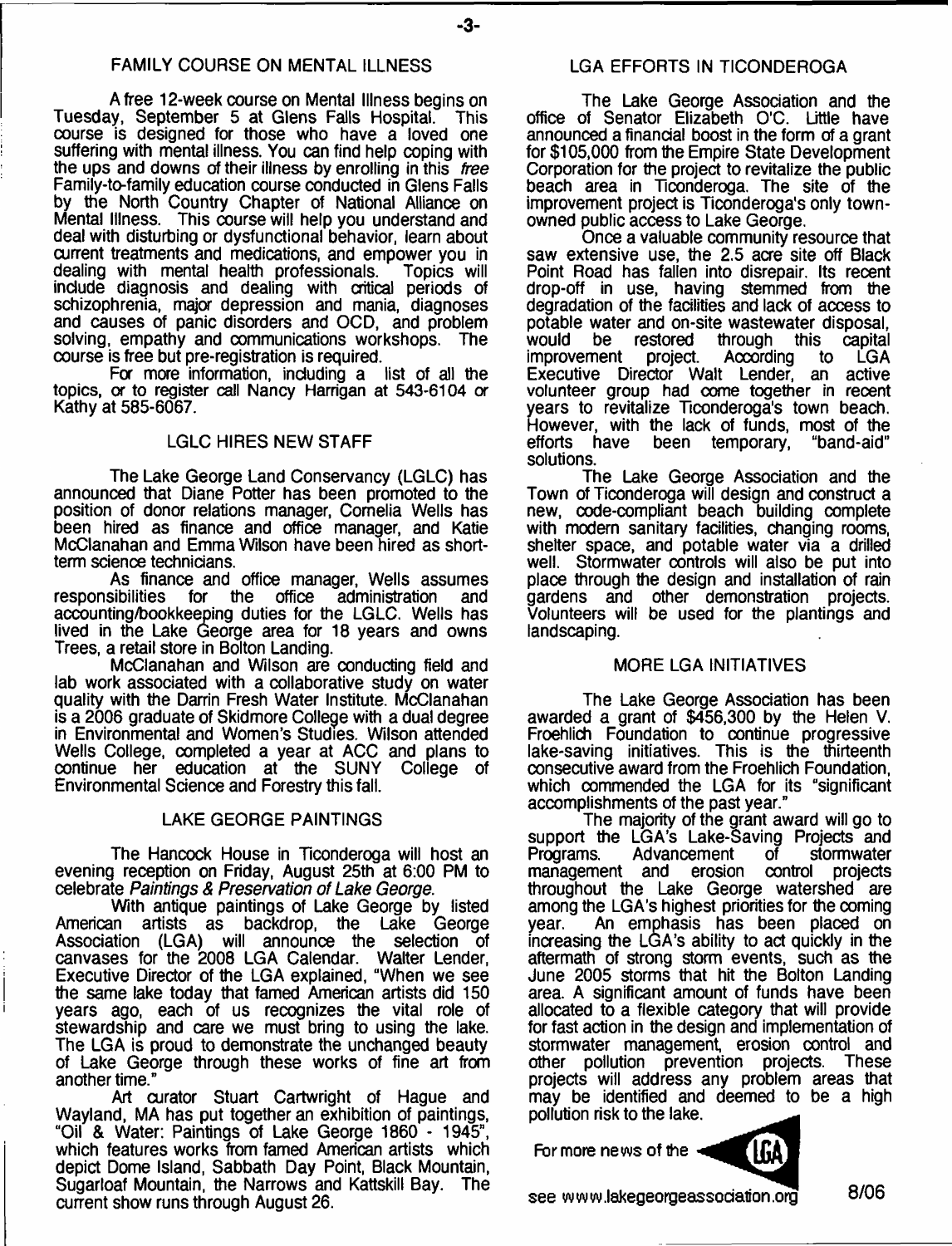Chairman Robert Goetsch, Mary Lou Doulin, Martin Fitzgerald, Jr., George lanson, Lindsay Mydlarz and Bill Pittman were present and Glen McKee was absent.

# Beroer. (12.18-1-17) Lakeshore Dr. TR1

The applicants wish to remove a portion of an existing deck/walkway on the northern property line which encroaches on the neighboring property and build a new staircase. They are also seeking retroactive approval for a portion of the pre-existing deck. A public hearing was held and then the ZBA approved the request with the condition that they maintain the 10 ft. sideline setback for the new staircase.

#### Rebenack. (93.16-1-38) Sabbath Day Point Rd. TR1R

The applicants wish to install a 52 ft long retaining wall to control erosion of the shoreline. Construction will be of natural stone and rock and no concrete will be used. Letters with concerns were read at the public hearing and neighbors Kim Brown and Dick Mathews addressed the Board. The Rebenacks provided additional details about the proposal saying it is only intended to control the erosion situation. There will be no change to the contour of the land and no fill material will be used. The application was approved.

# VanVoorhis. (42.12-1-25) Lakeshore Dr. TR1

The variance was not needed since revised plans place the construction beyond the setback from the stream and the application was withdrawn.

# ZEO Request for Interpretation

The Board approved, 5-1, an interpretation of wording in the zoning code. In essence, it reduces the categories where the 25% increase limit in square footage of additions would apply. Or conversely, it broadens the possibilities for additions greater than 25% increase. If you have read this far you actually might be interested in the details so perhaps you can call the ZEO for more information or speak to one of the ZBA members - but have the code book in hand when you do!

# PLANNING BOARD - 8/3/06

Chairman David Swanson, Roily Allen, John Brown, Peter Foster and Pam Peterson were present and Tim Costello and Katy Wells were absent. Dominick Viscardi, Town Attorney and Catherine Clark, Zoning Enforcement Officer were also in attendance.

# Henry. (10.1-28) 151 New Hague Rd. OC

A public hearing was held and then the Board approved the application for a two-lot subdivision. One lot will be 3 acres and the second lot with the house will be 6.2 acres.

IHH Properties. LL (26.18-1-1.1) Lakeshore Mine Road. OCII

No action was taken on the application for a

two lot subdivision of a 24 acre parcel which is not fully surveyed yet. The proposal is for one lot of two acres and one lot of 22 acres. The of two  $a$  cres and one lot of  $22$  acres. proposed two acre lot currently has a single family residence in place with the remaining 22 acres being encumbered by a conservation easement. John Breitenbach made the initial presentation on behalf of IHH properties and Rob Pedlow, who owns the Island Harbor property. He stated that the smaller lot with the residence is currently being rented and is being subdivided out in order for it to be purchased by that individual. He further stated that the conservation easement on the entire parcel<br>allows for this lot to be subdivided out. The allows for this lot to be subdivided out. easement also allows placement of a septic system if the current septic system of the Pedlow house fails. Mr. Breitenbach will get a copy of the conservation easement for the Board members.

The Board also learned that Lake Shore Mine Road is not a Town Road since it has not been serviced by the Town for at least 6 years.

# Keatino (43.5-1-51. 9823 Graphite Mt. Rd.. Hamlet

Mr. Keating is requesting a variance for an 8 foot fence across front and sidelines of his property for health reasons. He stated that he has not been able to sleep because of the noise issues in the Town parking lot which is across the road from his house and used by patrons of the Firehouse Restaurant.

Chairman Swanson asked Councilman Dick Gladu, who was present in the audience, what the current status was for a noise ordinance. Mr. Gladu responded that he was going to request a committee be approved at the next Town Board meeting and a meeting would be set up for public input.

Roily Allen said that the source of the noise had not been established but it seemed to be a problem with the Town parking lot and felt that an 8 ft fence was not reasonable in terms of aesthetics. Attorney Viscardi said he didn't think it would be permissible under our codes.

Pam Peterson felt that Mr. Keating should be allowed to do something for relief and reminded the Board that when they approved the restaurant they said "if there were issues of noise we would address it - and have Cris and Sheri (owners of the Firehouse Restaurant) come in to talk about it." Chairman Swanson said he would draft a letter to Cris and Sheri citing the previous conditions and asking them to come in to discuss the possible resolution of the complaints. There was additional discussion about areas of noise, disturbances and enforcement in the Town including the possible use of a police officer.

The fence request was tabled for further investigation considering the Town is in the discovery phase of a noise ordinance.

# Kruger (12-1-41 1008 New Hague Road . OC-1

There will be no action on this request until the septic system is installed.

Cont on page 5 - Planning Bd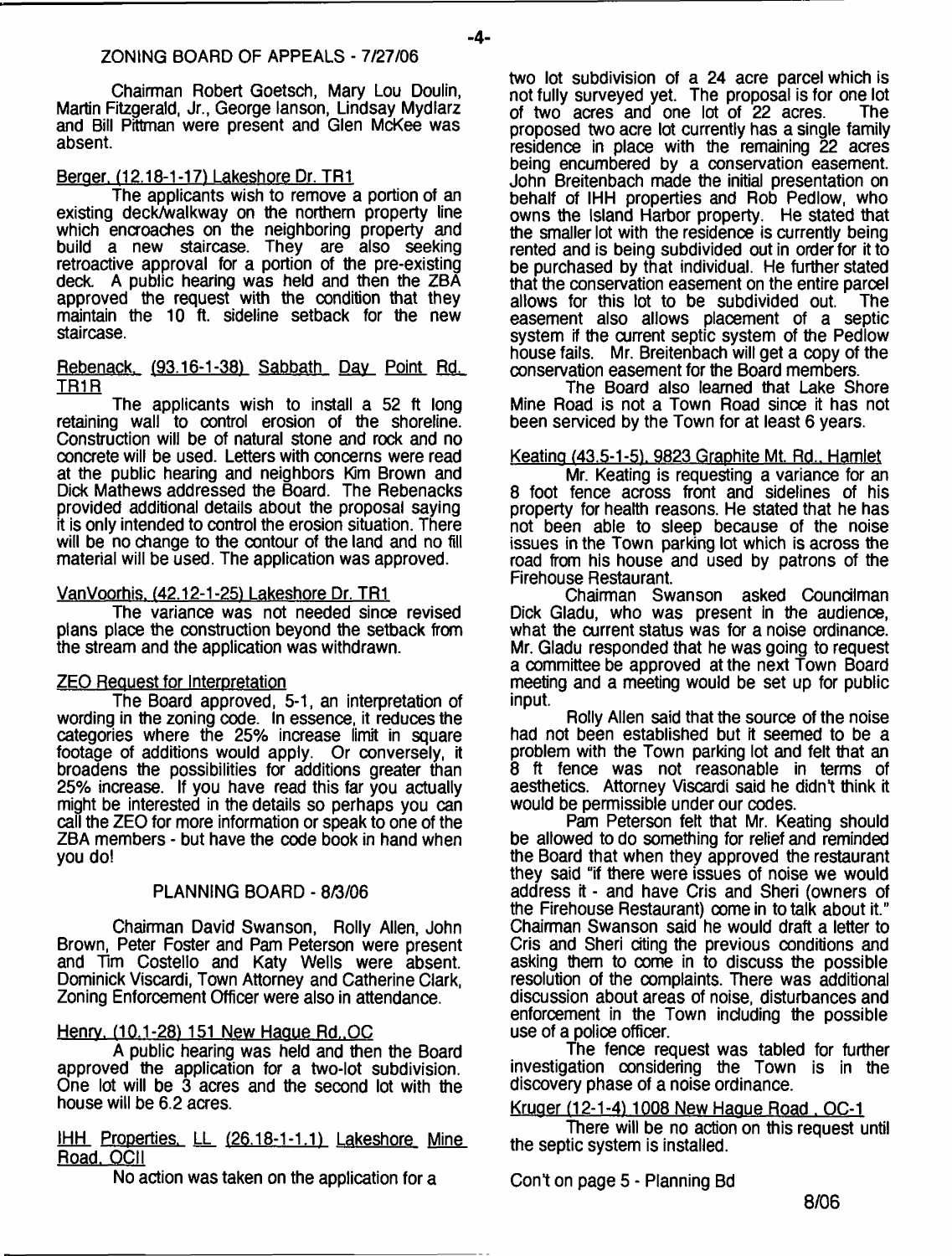# Cont from page 4 - Planning Board

#### New Business:

Bruce Clark addressed the Board about his letter concerning the approval given to the Firehouse Restaurant and later to the addition of a deck. He stated, "If there is something which may have a detrimental effect on the Town, it is the Planning Board's responsibility to schedule a public hearing. (In this case they) should have scheduled a public hearing or at least put a noise restriction on it. Actually it should have gone to the ZBA for a change of use."

#### **Other Business**

ZEO Clark reported the APA has returned suggested wording of the proposed changes to "square footage" language for review. Attorney Viscardi and Ms. Clark will put together a proposal for the Planning Board.

In a question about the meaning of "navigable," Attorney Viscardi stated that according to the Army Corps of Engineers "any stream that could be made navigable is a navigable stream."

### TOWN BOARD MEETING - 8/8/06

All Board members -Dan Belden, Art Steitz, Dick Gladu, Edna Frasier and Tom LaPointe were present.

A moment of silence was held for Peggy Carney Chamberlain.

The floor was opened for comments. Rudy Meola noted that last month he mentioned the comprehensive plan had called for a committee to look into walkways on 9N and asked if that<br>committee had been set up yet. Supervisor committee had been set up yet. Belden said that it hadn't but that it would be. Mr. Meola volunteered to serve on the committee and it will be organized by Councilman Gladu.

Mr. Meola also noted that it was the recommendation of the comprehensive plan to better promote and expand the hours of the Clifton West Museum. He wondered then why it had been closed at the busiest time of the season and that Ethel Andrus had failed to be notified.

Council member Frasier explained that the museum was closed to organize the materials and properly inventory the entire collection. The properly inventory the entire collection. museum room is being cleaned, fixed up and painted to make it ready to open with new exhibits in time for the Bicentennial. There are people who are here in the summer who have volunteered to get it organized. Councilman LaPointe said that the proper way to approach working on the museum is to inventory it in order to know "what we have and we want to secure them." He also noted the new display that Michele Gautreau has organized in the Community Center lobby.

Supervisor Belden remarked about the large crowd (nearly 50 people) who were in attendance and acknowledged that most of them were there to discuss the noise ordinance and parking lot issues. He said it would be addressed under unfinished business. (See article on pg 1.)

#### Committee Reports:

Assessor/Justice - Councilman Gladu reported that the final equalization rate for Hague is 79.5 and for Ticonderoga it is 89.97. The school assessor has the final Hague roll but does not have Ticonderoga's so the final tax rate has not yet been established. The equalization rate is used for distribution of county sales tax money as well as the school taxes. Because of the low rate, the Supervisor reported that Hague will lose nearly \$34,000 from county sales tax income.

Mr. Gladu will arrange for a meeting with Supervisor Belden and Supervisors Bob Dedrick from Ticonderoga and John LaPointe from Putnam along with the assessors from the respective towns to sit down and come up with an agreement for a common assessment strategy.

In July, 46 tickets were given out by the DEC (ENCON) which is doing random checks. The Town will now get paid back from tickets on a monthly basis. Buildings & Grounds/CC - Councilman LaPointe reported that work on the Community Center building has started. Also that tickets related to parking at the beach have been issued. Tom will be speaking to the individuals involved.

Enhancement Committee - Council member Frasier reported that they are talking about possibilites for beautifying and using the former American Legion<br>property. Supervisor Belden has spoken to Jamie Supervisor Belden has spoken to Jamie Fitzgerald, the owner of the sloped property directly adjacent to it. The Supervisor is having both parcels surveyed in order to see if it would be feasible to come up with a proposal to use the Fitzgerald property. He said that "Marty Fitz will draw up a design through the county."

Highway - Councilman Gladu reported that there is a vacancy in the highway department which will be advertised. The position needs a CDL Class A The position needs a CDL Class A license and applications can be submitted until August 18th. The Town is still waiting for a bill from Casella about the Clean up Day. The Highway Department has spent  $60\%$  of its budget to date. account has almost \$22,000 from sale of trucks. Additional money from the large truck fund will be transferred into the capital account to bring the total to \$51,000. These funds will then be available to These funds will then be available to purchase two salt spreaders which were approved.

Personnel - It was discussed that the Board needs to make it dear that overtime isn't necessary and the Supervisor needs to exercise oversight of staff members.

Plannino/Zonino/Stormwater - The ZEO has filed her report and a request by Ms. Clark to attend a wastewater treatment program conference in October was approved. She is continuing in the efforts to try to get rid of unregistered cars.

Recreation/Promotion - A sedimentation catch will be put on David Darrin's property to collect sand that washes down from the mountain before it gets into the boat launch slip where the Town then has to dredge it.

Con't on page 6 - Town Board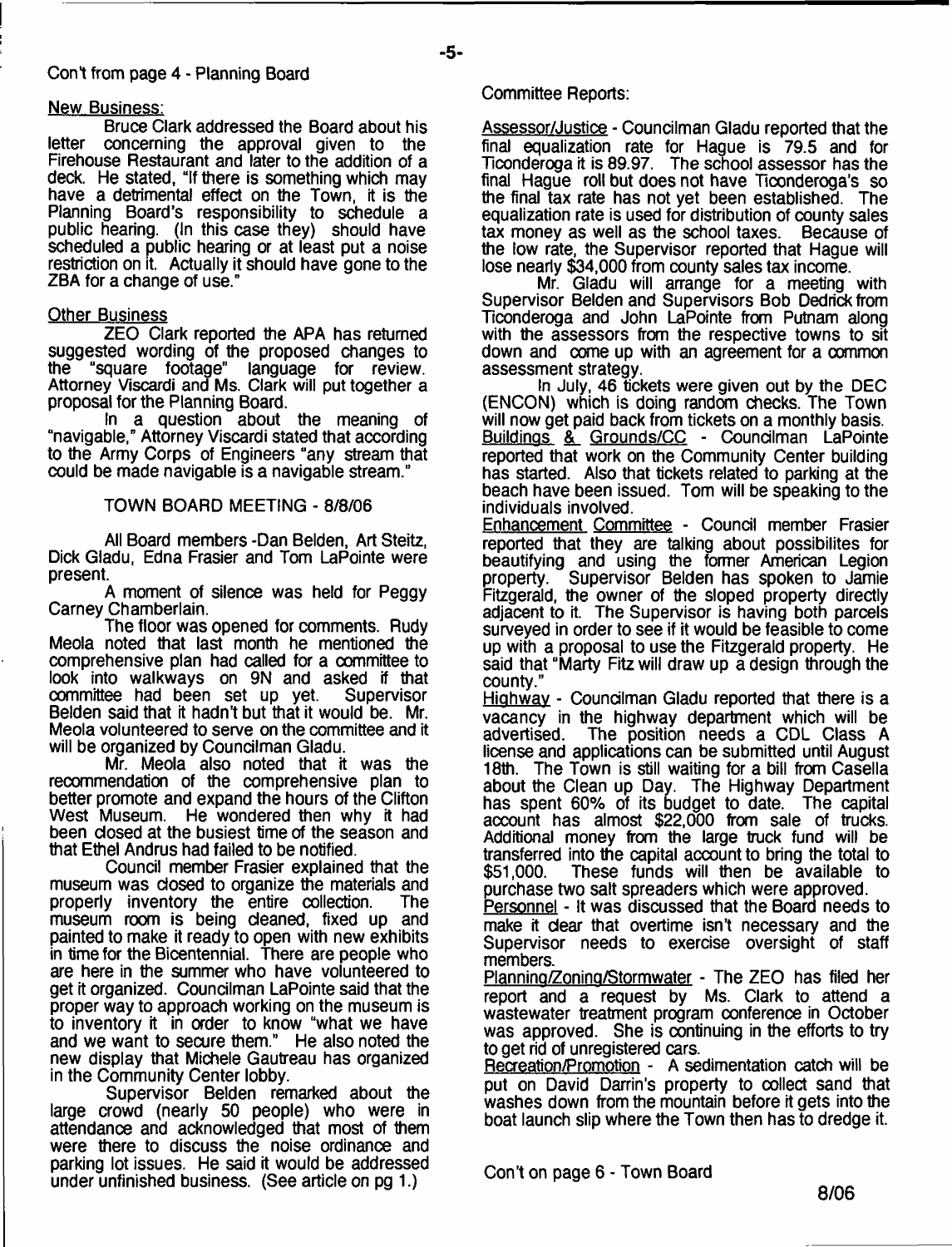Councilman LaPointe suggested that maybe some signage is needed down at the Town park to indicate where the businesses are and what activities are available to visitors.

Sewer District #1 & #2 - The Supervisor reported that the Town now will not be taking over the ownership of Sewer District #1 until December but the insurance is in place for when the transfer does occur. A public hearing on Sewer District #2 will be held on August 9th (see related article on page 6).

Town Park/Beautification - It was noted there is not enough boat parking, the boats stay there too long and there is no place to park trailers.<br>Councilman Steitz said that people take that people advantage of the Town boat slip and leave their boats there. Two tickets issued this week were the first all summer and the Board needs to look at it. According to ZEO Clark the boats can be removed under the current ordinance

It was decided that the necessary landscaping at the Visitor Center should be left until May.

#### Under unfinished business & communications:

1. Approved advertising for bids to construct a new salt shed at the Highway Department. The need for it has been discussed for a number of years and the Board wants to get started on it although there might be grant money available from the Warren County Soil & Water if a proposal is submitted. The funds will come out of unexpended money in the general fund.

2. Approved a committee to discuss a Noise Ordinance and a public hearing on August 17, 2006. (see related article on page 1.)

3. Heard a report on Arcady Bay roads. The roads do meet the town specifications in order to be town roads but vehicles such as golf carts could not be used.

4. Set a date for a public hearing on proposed sewer, (see related article next column)

5. Received a request for additional cable service on Split Rock Road. The cable will be put in before fall and the town pays a third of the cost. Cable service has been installed in Graphite.

#### Under new business, the Board:

1. Approved a resolution to hold a public hearing on September 5, 2006 at 6:30 pm on a proposed local law to decrease the term of office of the Highway Superintendent from 4 years back to 2 years. Any change would not affect the term of the current highway superintendent.

2. Approved a resolution changing the sewer EDU's at the Firehouse Restaurant from 2 to 5.

3. Approved a resolution to name the new road next to Springdale Manor "Winne Drive."

4. Amended the highway budget by taking from unexpended balance the previously approved \$25,000 to pay for repairs to the Holman Hill wall.

5. Approved a resolution to have the supervisor sign the NYS Snow and Ice Contract for 2007.

6. Approved a resolution to amend the 2006 budget by increasing the occupancy tax.

7. Approved the submitted list of members of the Bicentennial Committee, (see related article p. 2)

The first step in the process for forming a new sewer district is a Public Hearing which was held on August 9th. The environmental review (SEQR) will take 30-45 days after which the Town Board must accept the findings and then may adopt a resolution to form Sewer District #2. From that date residents who wish to petition the Board for a permissive referendum have 30 days to do so. 5% of the owners in the proposed district - which is 12 people according to the most recent figures - would need to sign the petition. A referendum probably will not be necessary since the proposal enjoyed broad support from the residents at the hearing. Among the supporters were Jack Toner, President of the Forest Bay Association and Kathe Allen, Friends Point Association President from the northern end and Art Hatfield, Pine Cove Beach Association President and Ken McPartlin who live in the proposed southern section. Peter Spencer from the Indian Kettles area encouraged extending the northern section all the way to the state campsite.

The current figures from Clough-Harbour Associates indicate a capital cost of \$655,000 at 5.8% for 20 years. This cost of \$55,952 per year for 142 EDUs yields a capital assessment of \$395 per EDU plus a yearly operational fee of \$400 for a total annual<br>fee for most residential customers of \$795. Few fee for most residential customers of \$795. residents, however, have looked carefully at the details of the construction costs or the criteria for determing the EDUs. Supervisor Belden has stated that he will try to get additional funding to lower the capital costs.

### THE UPTOWN STORE

After a long wait due to renovations of the building, The Uptown Store has finally opened with its popular breakfast and lunch fare. Open daily except Monday, from 8am to 3pm, they plan to keep the store open through Labor Day and possibly beyond.

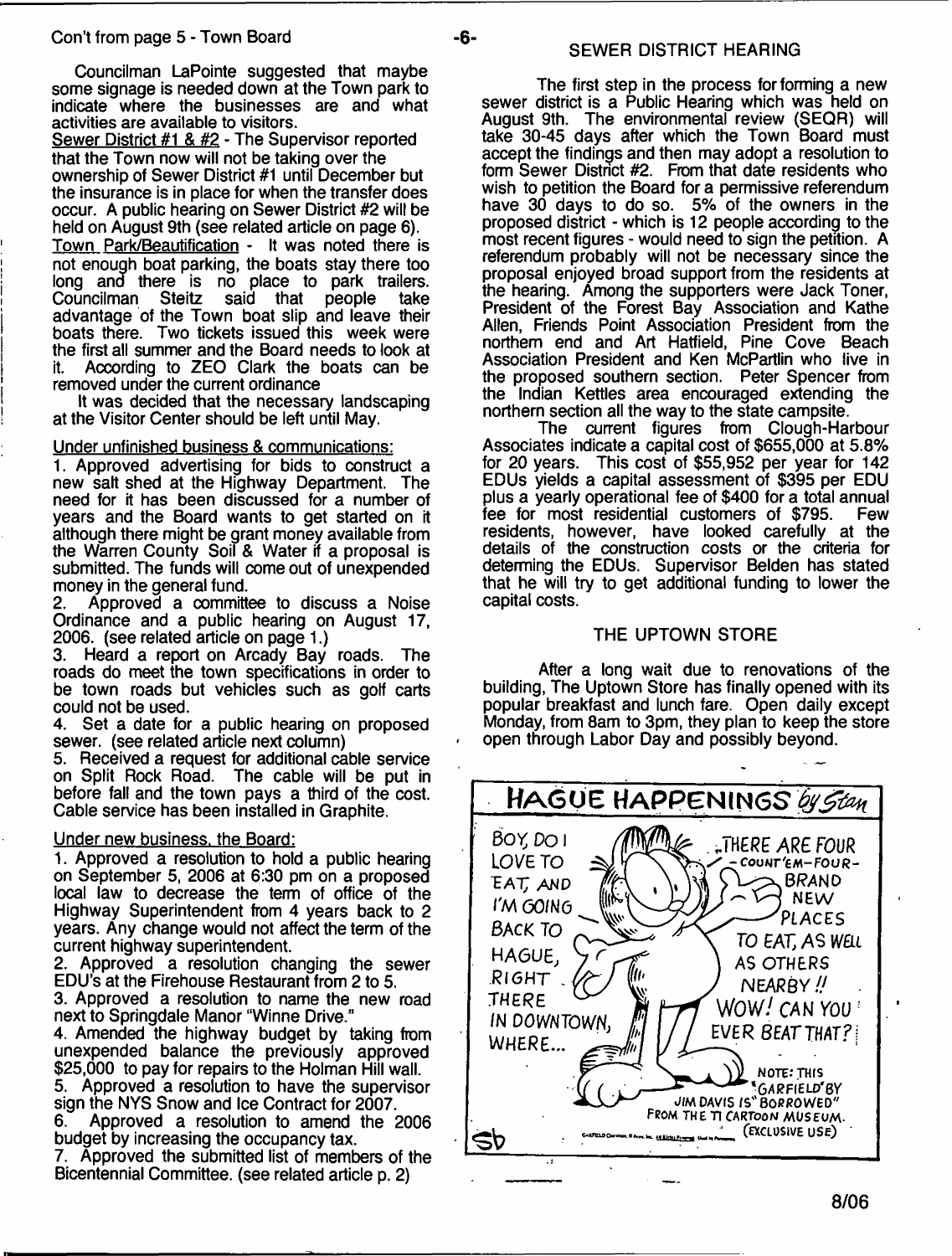# *~SOUbJVIhJGS~*

DIED: Margaret (Peggy) Carney Chamberlain, 63, on June 22, 2006 in her home in Shreveport, LA. Peg was the daughter of the late Frank and Rosemary Carney of Sabbath Day Point and a 1960 graduate of Hague High School. Survivors include her husband of 44 years, Harold Chamberlain; four children, Kathy Romine, Carney Chamberlain, Shelly Daniel and Brenda Eichelberger all of Louisiana and seven grandchildren. She is also survived by two sisters, Patricia Bartlett of Ticonderoga and Pamela Bressett of Silver Bay.

DIED: Barbara Thatcher Bevins, 64, on June 28, 2006 in Melbourne, FL. Barbara was formerly from Hague and was predeceased by her husband Morris Bevins.

DIED: Richard Bliss, of Schenectady, NY, on August 5, 2006. Dick was a former Commodore of the Northern Lake George Yacht Club where a remembrance service will be held on the afternoon of August 20th at 3 pm.

#### OUR APOLOGIES AND CONGRATULATIONS!

We are always very sorry to have missed names of our Hague students who have achieved academic success.

Congratulations are in order for Akashia Swinton, Grade 11, who received 1st honors and Alanna Swinton, Grade 12, who received 2nd honors - both for the 5th marking period from THS.

And congratulations to Ticonderoga High School graduate, Derek Ross! Derek is the son of Steve and Lori Ross.

#### HVFD SUMMER ACTIVITIES

Training and certification in all phases of emergency services are primary to the success of any volunteer fire dept, today, and your HVFD stands out in this regard. In addition to weekly practice drills, specialized training occurs frequently. Recently Lu Megow and Bill Cobb completed Critical Care Recertification, requiring over 150 hrs. of class and home study over a six month period.

In July there were 5 fire calls using 65 man hours, and 15 ambulance calls using 87 man hours. All this activity requires your support, and support us you have. Over 250 of you turned out in July for our annual Steak Roast and on August 10 the talented EMPS of Silver Bay put on their annual musical - "Lucky Stiff' played to a near capacity house - as a benefit for the Fire Dept. As an added treat, the HVFD did a car extrication demonstration at the SBA Inn Circle as kids of all ages watched intently. Our thanks go out to the SBA YMCA of the Adirondacks and its employees for their continued generous support.

Our final fund raiser for the summer will be a coin drop on Sunday, Sept. 3. We hope you will stop and say hello, and drive slowly that day. ...jm

#### FROM A NOT-TOO-PATIENT PATIENT By Dottie Henry

 $-7-$ 

My parents taught me many years ago that "Patience is a Virtue". I'm not quite sure I knew what it meant, but I'm beginning to understand.

Four weeks ago when I was almost out the door on my way to help put the July Hague Chronicle together at the Community Center, I got my foot stuck in the carpeting and my upper torso went ahead of the rest of me and suddenly I was on the floor in a fetal position and could not move. My granddaughter came running down the steps, along with all my house guests, (of which there were many), to check out the crash. Jennifer said "I'd better call 911" to which I replied "I'll be o.k,", until I tried to move. I heard her on the phone saying "My grandmother has fallen and can't get up." Where grandmother has fallen and can't get up." have I heard that before? Within three or four minutes, there was Gerry Boyd standing over me. Then the rest of the Emergency Squad plus the ambulance all appeared. I was loaded very carefully into the ambulance for the trip to Moses Ludington Hospital (my very first trip ever in an ambulance!). The EMT's all waited until an xray was taken and it was determined I had broken my left femur bone and then they prepared me for the trip to The Glens Falls Hospital. Here I must pause to say "What a great Emergency Squad we have." I couldn't have had better care.

From there on out it was patience, patience, patience. For two days I waited to have the surgical procedure done, all the time without food or water since they kept telling me they were gong to do it soon. I survived on a morphine drip. I can't remember too much about what happened those two days, but I know there were a lot of concerned family members around. Their patience was wearing thin!

A week later I was told I could come back to Moses Ludington for rehab. Again, I was treated with dignity and respect. I was so happy to be "home". I had wonderful physical and occupational therapy administered, and tender, lovng care by all the nurses there.

I learned a lot from my experience. First, don't be in such a hurry. Don't let your big feet get in the way of each other. It only took a split second to go head over heels, but a long, long time to recuperate. Second - I didn't know I had so many great friends. Your cards, your visits, flowers and phone calls have been an inspiration to me. I keep telling myself how very lucky I am to live in such a great little town with so many caring friends. Third - How very fortunate we all are to have such a great fire department, emergency squad and wonderful hospital. They all need your support! . ...dh

#### SANTANIELLO PLACES THIRD

Ted Santaniello ran the Men's open 400 meter dash to a 3rd place in the Empire State Games in Rochester, NY on July 28, 2006. His time was 48.74 and the top 3 finishers were 1/2 second apart.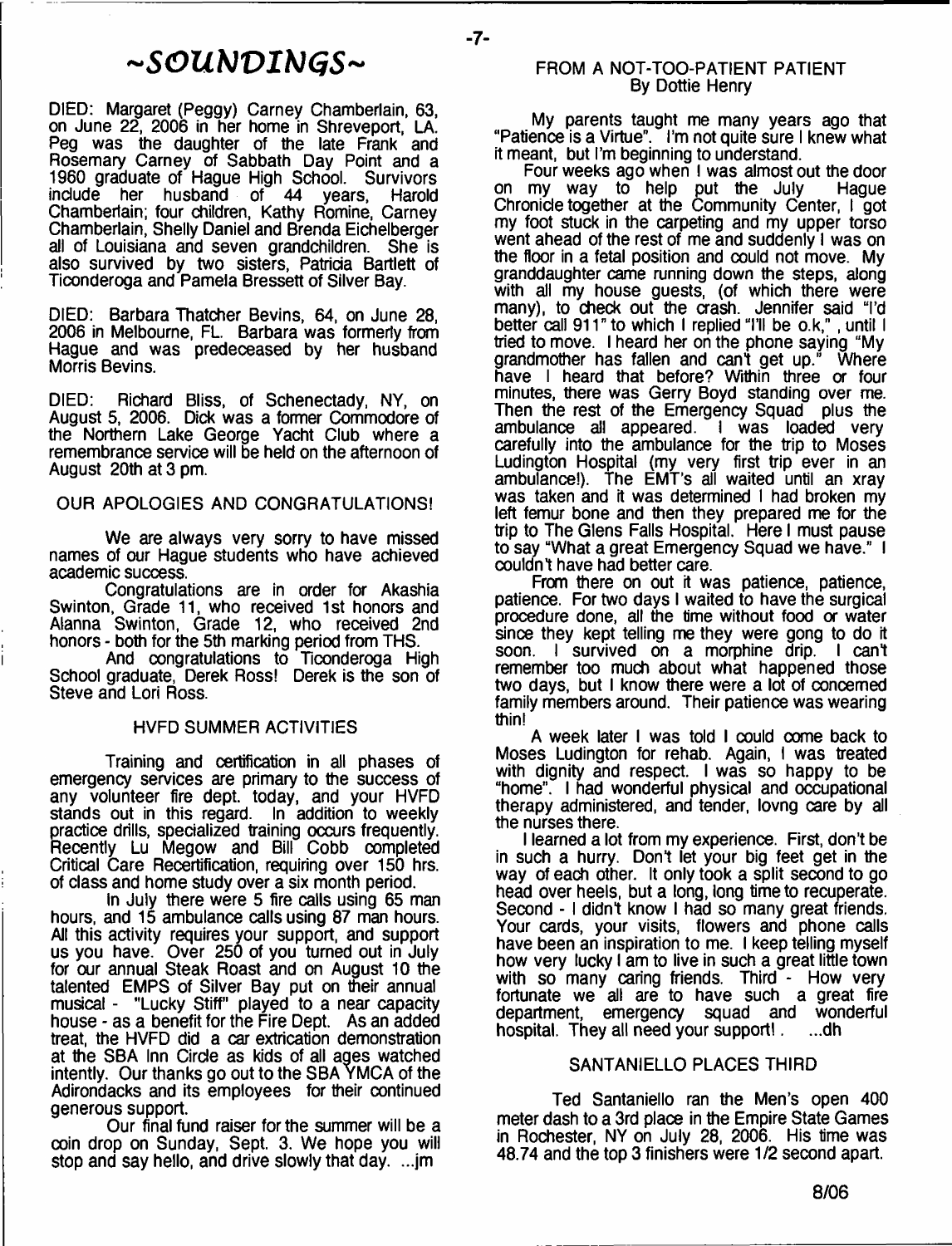**Another article about Hague residents leading up to the 2007 Bicentennial excerpted from an interview by Judy Stock in August 2005.**

#### **A SAILOR REMEMBERS**

**Julia Corscaden Beaty was bom on December 3, 1919 and when she was just six months old she was stuffed into a willow laundry basket to make her first trip to Hague. Julia her parents - Dr. James and Julia Corscaden and her brother got onto the Albany night boat and then took a train to Lake George Village followed by a boat trip on Lake George. Julia remembers the yearly routine of the long trip down the lake on either the Horicon or the Sagamore.**

**"We headed northward toward Baldwin. Now this was part of the chain of relays for Canadians to get to Montreal or to get into Canada. So there were a lot of Canadians on the boat with ail their baggage. Getting to Baldwin was always going up the East side which I thought was a real dirty gyp because to get to Hague, we had to wait until we stopped at all of the steamboat docks going north. There was one that I don't think exists anymore called "Glenerie" and then there was Huletts and then there was Glenburnie and then the boat turned and came into Baldwin and that was where the train connection was to Canada. There was a long, long layover in Baldwin because they had to take all the baggage and all the stuff off for the Canadians and then we continued down the West side going south and then we had to stop at Rogers Rock. It was very frustrating that we had to stop at this hotel so these fancy people could get off I It really seemed forever to get the luggage off but there was no other way for the luggage getting there except by the boat. And then finally we got to Hague. And in Hague we were always met by George Fitzgerald and we were taken to our camp.**

**"The original camp (now owned by Nikolay Wilen) that Mom and Dad had, bordered the Thomas property which is now owned by the Englers. Beverly Thomas was my Mother's uncle and so there was a family reason why they chose the property they did. As kids we played on the beach owned by Enid Alden and Mamie Beste. Enid Alden had taken over the Weir cottage now owned by Audrey O'Brien. I believe it was built by Elizabeth Watrous - it was one of THE Watrous houses.**

**"Cape Cod wasn't there and the whole pasture land was filled with a herd of guernsey cows that Mike Tobin took care of. Mike and Cora lived in the house opposite that field, very close to Jenkins Brook. During the depression the ladies made waffles and stuff in that house which was part of the Cape Cod building that burned.**

**"Initially the Tobins lived in Dr. Weir's house. It was Enid Alden who was related to Weir. That whole beach was basically ours to play on - all the way to Jenkins Brook. We used to get our milk from the herd in that field. They had thick, wonderful cream that went up to the top. And the bottles were shaped so that there was this little cup molded on to the top where you could put your spoon in and steal all the cream and catch hell for it. It was so good.**

**"One of the things that we could do was paddle up Jenkins Brook about half-way between the lake and where 9N is today. Dad had a little 13 foot Old Town canoe and it was small enough to go up Jenkins Brook and we would pick the wild iris to bring home to mother. Then the Mannings, Dick and Gordon, had the nerve to come over from Glenburnie and started putting in cottages at Cape Cod!**

**"My Dad had this idea that somehow he was going to introduce sailing to us (my brother, me and my sister by then) so we were dumped into sailboats before we could walk and into the water. I never really learned how to swim properly - the idea was to survive and get from your mooring to the dock. That was all that was necessary.**

**"My Dad spotted a sixteen foot Luders design sailboat called a Redwing at the motor boat show that was held** yearly in New York City. He said, 'I'll take one of those' and then he talked Jonathan Moore of Heart Bay into buying one **and he talked Robert Henry, Sr. into buying two, so the result was we had 4 one-class keel boats. They were beautiful old boats, built in about 1926.**

**"It took Dad quite some time to get people serious. But he had this master plan - that it would be the northern basin of Lake George that would all race together. He befriended Fred Wilson of Rogers Rock through Charlie Henderson who was the cellist in the Rock's quartet that they had every week. Fred Wilson agreed to have what was called the Rogers Rock Yacht Club - the original flag is framed and hanging over the fireplace at the Northern Lake George Yacht Club. I don't think that some of the other members of the Rogers Rock Club really appreciated this nonsense (races) that went on every weekend.**

**"We went up there under tow and when we got there on one fourth of July to start racing there wasn't any activitiy at all. So we towed to the property (formerly Camp Chipewa and present day Commons property on Friends Point) which belonged to some monsignor because we knew that the Star class had all their racing equipment in his boat house. We waited until mass was over and I can remember being one of the group that was chosen to approach him to borrow the equipment. Monsignor Keegan greeted us with open arms and he ordered his group there to get on the ball. He had this beautiful mahogany utility Chris Craft and they put in all the equipment and he became the race committee chairman. We sailed off there for several years. At that time they had already formed the Northern Lake George Yacht Club but because of the war it did not seem like a good time to start building. So in 1941 it was incorporated but it actually didn't open its doors until 1948. Ralph Craig had been appointed by the Cook estate to mete out the properties of Forest Bay and Friends Point and got them to agree that one of the packages would be reserved for a sailing operation.**

**"After 1948 my Dad was the Commodore of the Northern Lake George Yacht Club. He hung on to the position for many years and he loved it - especially being over there with the kids. He taught them racing skills and how to splice rope and wire and I think they learned a great deal about being a human being from him as well.**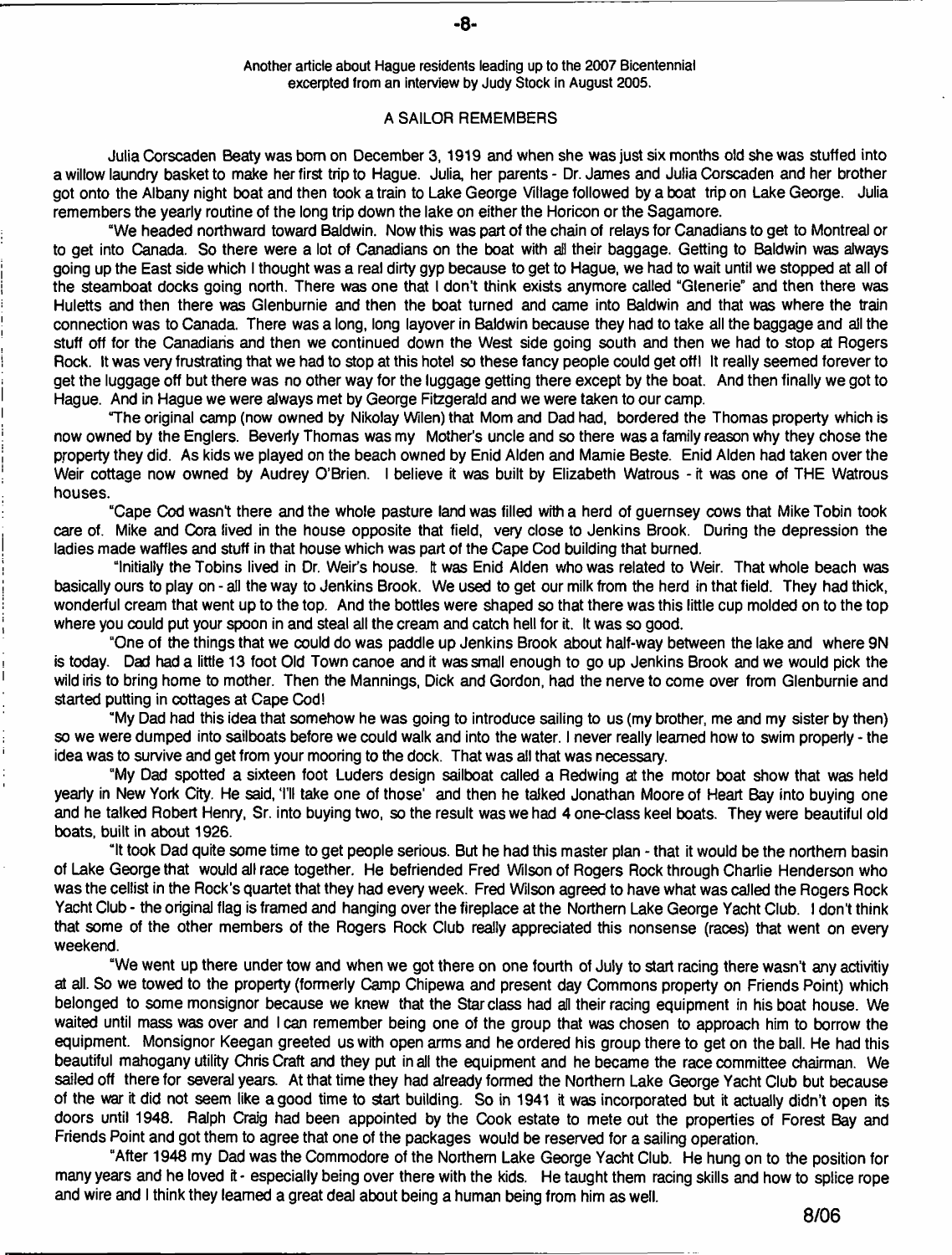-9-

The View Restaurant has installed a live webcam facing the north end of the lake. Brad Whisher, owner of The View, said, "Interested parties will now be able to view the lake 24 hours per day, 7 days per week, year round."

Although we have only had limited success accessing it, you might like to give it a try at <indian-kettles.com>.

#### ADIRONDACK LIVING SHOW

The 4th annual Adirondack Living Show will be held in the Lake George Forum, 2200 Canada Street from August 18-20, 2006.

The show features an array of rustic furnishings, accessories, services and other<br>Adirondack related products. There is an Adirondack related products. admission fee of \$8 with children 12 and under<br>free. For more information information [<info@adirondackliving.com>](mailto:info@adirondackliving.com).

#### LARAC ACTIVITIES

LARAC, the Lower Adirondack Arts and Cultural information resource, is seeking artists and craftspeople to sell work in the LARAC shop in their gallery in Glens Falls. Work will be accepted for jurying until August 31. In additon they are receiving applications for their Holiday Showcase.

For further information, and a list of all the area cultural events, see their website at [<www.LARAC.org](http://www.LARAC.org)> or call 518-798-1144.

#### DO YOU WIFI?

The Town of Hague needs to know if the new wireless internet connection is being used and working properly. If you have had a chance to use it, please let them know by an email to <[supervisor@townofhague.org>](mailto:supervisor@townofhague.org). Also use that email if you find it is not working properly or call the Community Center at 543-6161.

Part of the secret of success in life is to eat what you like and let the food fight it out inside. Mark Twain (1835 - 1910)

# WEBCAM AT THE VIEW **RUMNEY EXHIBIT EXTENDED**

Ruth Rumney, well-known local artist, has had her artwork on display at Millers Gifts & Antique Shop. The shop has indicated to the Hague Chronicle that they are extending, the show for an additional week.

Millers is also the site of Century 21 Real Estate in the hamlet on Graphite Mountain Road.

#### LG RECREATION STUDY PLAN

Thanks to Pam and Myles Peterson and Dolly Kennedy, who<br>attended the Lake George Park attended the Lake Georg<br>Commission meeting, The Commission meeting, *The Hague Chronicle* has a copy of the Lake George Recreation Study plan which it will share with anyone interested.

*-A cieQn louse is Q Sign ojj Q bio ben* **JUDY** *Computet*

**...from the internet**

Preach not to others what they should eat, but eat as becomes you, and be silent. Epictetus (55 AD - 135 AD)